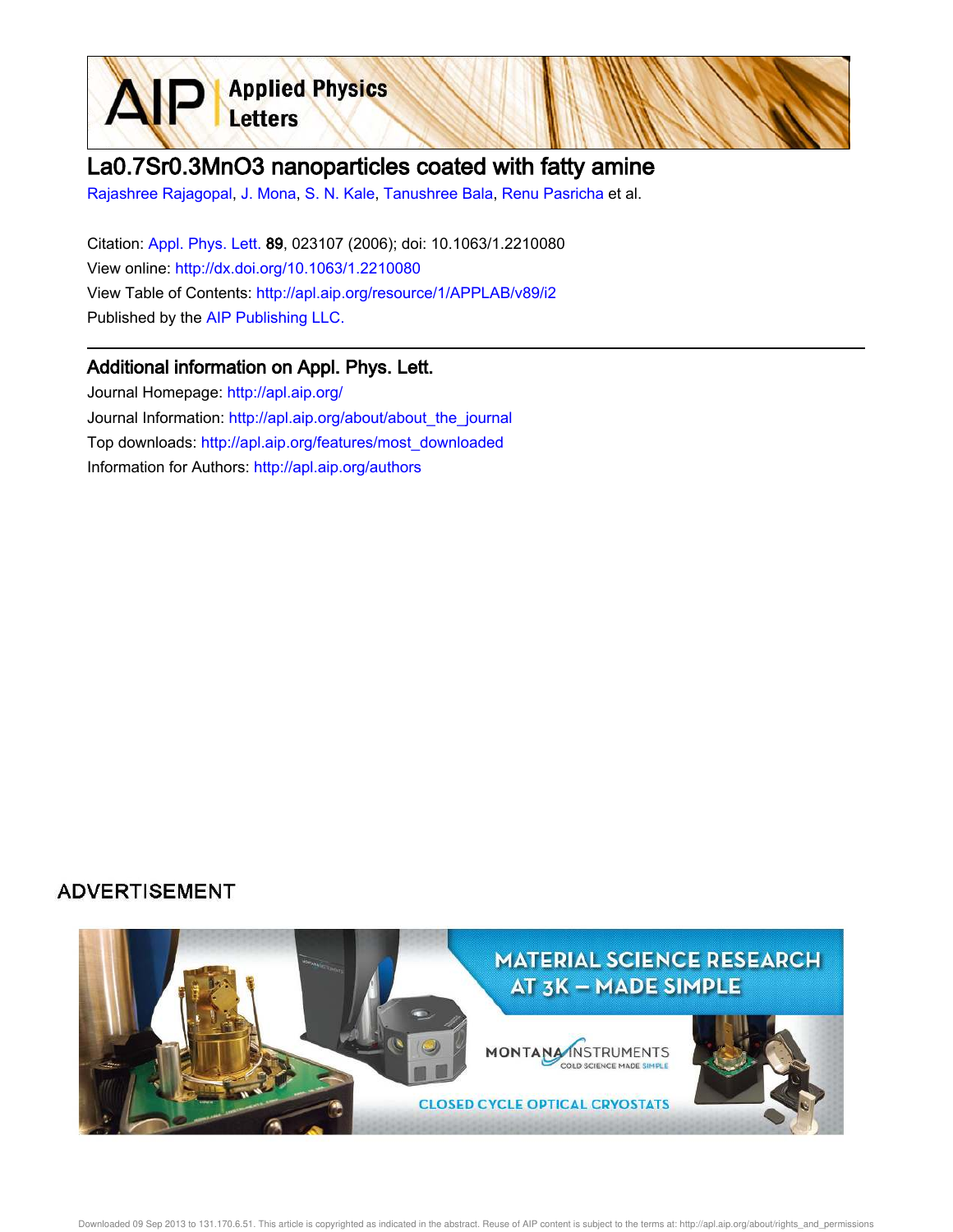## **La0.7Sr0.3MnO<sup>3</sup> nanoparticles coated with fatty amine**

Rajashree Rajagopal, J. Mona, and S. N. Kale<sup>a)</sup> *Department of Computer Science, Fergusson College, Pune 411 004, India*

Tanushree Bala, Renu Pasricha, P. Poddar, M. Sastry,<sup>b)</sup> and B. L. V. Prasad<sup>c)</sup> *Materials Chemistry Division, National Chemical Laboratory, Pune 411 008, India*

Darshan C. Kundaliya and S. B. Ogale<sup>d)</sup>

*Center for Superconductivity Research, University of Maryland, College Park, Maryland 20742*

(Received 21 February 2006; accepted 21 April 2006; published online 12 July 2006)

We report on the synthesis of  $La_{0.7}Sr_{0.3}MnO_3$  (LSMO) nanoparticles having perovskite structure and particle size of the order of 30 nm. The process involves citrate-gel synthesis, size filtering, and surface coating with a shell of octadecyl amine (ODA) using electrostatic interaction-assisted novel chemical route. Magnetic measurements show the Curie temperature of  $\sim$ 360 K establishing the desired stoichiometry and phase. Fourier transform infrared studies bring out that the amine group of ODA interacts with the LSMO surface. Refluidization yields uniform redispersion of the coated and dried powder.  $\odot$  2006 American Institute of Physics. [DOI: 10.1063/1.2210080]

Colossal magnetoresistive (CMR) manganites are of considerable interest to the field of Spintronics.<sup>1–10</sup> Most work on these systems has been performed on crystalline, polycrystalline and thin film forms, and hardly any efforts have been expended towards the synthesis of manganite nanoparticles to explore their use in new application areas such as biomedical diagnostics/cure and magneto-fluidics. Synthesis of stoichiometric manganite nanoparticles seems non-trivial although some useful attempts have been reported.8,11 For most biomedical and magnetofluidic applications one needs magnetic nanoparticles of fairly uniform size having a Curie temperature above room temperature.  $\text{La}_{0.7}\text{Sr}_{0.3}\text{MnO}_3$  (LSMO) is a typical composition which is of interest in this context due to its high  $T_C$  of  $\sim$ 380 K and a large magnetic moment at room temperature.<sup>1,12-14</sup> This system is fairly metallic and can have large microwave absorption with the possibility of its use in hyperthermia applications.<sup>15</sup> The large moment can also allow its use in marker experiments in biodetection.<sup>15</sup> However, in order to enhance its biocompatibility one may have to coat these particles with appropriate macromolecules. Octadecyl Amine  $(CH_3(CH_2)_{17}NH_2$  referred as ODA) is a much used fatty amine for coating various nanoparticles.<sup>16,17</sup> In this letter, we report on the synthesis and characterization of ODAencapsulated LSMO nanoparticles.

The citrate-gel route was employed to synthesize LSMO nanoparticles. The as synthesized particles were found to be in the size range of 30–100 nm. A chemical route was then employed to isolate  $\sim$ 30 nm particles and to encapsulate them with an ODA overcoat.

Lanthanum acetate hydrate, strontium acetate hydrate, and manganese (II) acetate tetrahydrate were used as precursors in this method. Proper stoichiometric quantities of these components were dissolved in water. This solution was mixed with citric acid solution in 1:1 volume ratio. On heating this mixture in water bath at 80  $\degree$ C, a yellowish transparent gel was formed on complete evaporation of water. Continued heating caused the gel to swell and fill the beaker with a foamy precursor. Upon subjecting it to a temperature of 400 °C for 2 h, the foamy precursor decomposed to give very light, homogenous, black-colored flakes of extremely fine particle size. Further, the powder obtained by crushing these flakes was subjected to final sintering temperature of 800 °C for duration of 2 h. The powder was magnetically filtered to ensure that there are no traces of carbon in the sample. To coat these nanoparticles, the powder was mixed with equal quantity of ODA and heated to 100 °C with continuous stirring to ensure that coating is done in the paramagnetic temperature regime of LSMO. This procedure was employed specifically to avoid clustering of magnetic nanoparticles by ferromagnetic contact interactions before the ODA coating takes place and to ensure uniform coating on the entire particle surface of each particle. The mixture was continuously stirred to enable sufficient interaction between LSMO and ODA particles, resulting in a uniform dispersion of the LSMO powder in the ODA. This solution was added to chloroform and the molarity of 10−2*M* was attained. Resting this dispersion overnight gave sufficient time for the heavier LSMO particles/ agglomerates to settle to the bottom of the sealed container, whereas the lighter particles with adequate ODA coat remained in suspension. This dispersion of LSMO-ODA particles was decanted and purified using methanol. In this process of methanol-assisted precipitation, the capped particles were first separated from the solvent, and then washed twice with methanol to remove excess ODA off their surface. This purified powder was naturally dried and subjected to various characterization techniques. XRD pattern of the uncoated LSMO powder (not shown) established phase formation.<sup>10</sup> The average particle size was estimated to be within the range of 20–100 nm using Scherrer's formula.

Figure 1 shows the FTIR spectrum of pure ODA  $(a)$ , LSMO-ODA (b), and uncoated LSMO (c) powders, respectively, recorded with a KBr pellet. The peaks obtained at 3333 cm<sup>-1</sup> (feature I) and 1567 cm<sup>-1</sup> (feature II) in the case of pure ODA can be attributed to N–H stretching  $(NH<sub>2</sub>)$  pure amine) and N-H bending vibrations, respectively. These features are completely broadened in the case of ODA-LSMO nanoparticles. A slight dip in the range of  $1465-1586$  cm<sup>-1</sup>

a)Electronic mail: snkale@pn2.vsnl.net.in

b-Current address: Tata Chemicals Pvt. Ltd., Mumbai 400 059, India.

c)Electronic mail: pl.bhagavatula@ncl.res.in

<sup>&</sup>lt;sup>d)</sup>Electronic mail: ogale@squid.umd.edu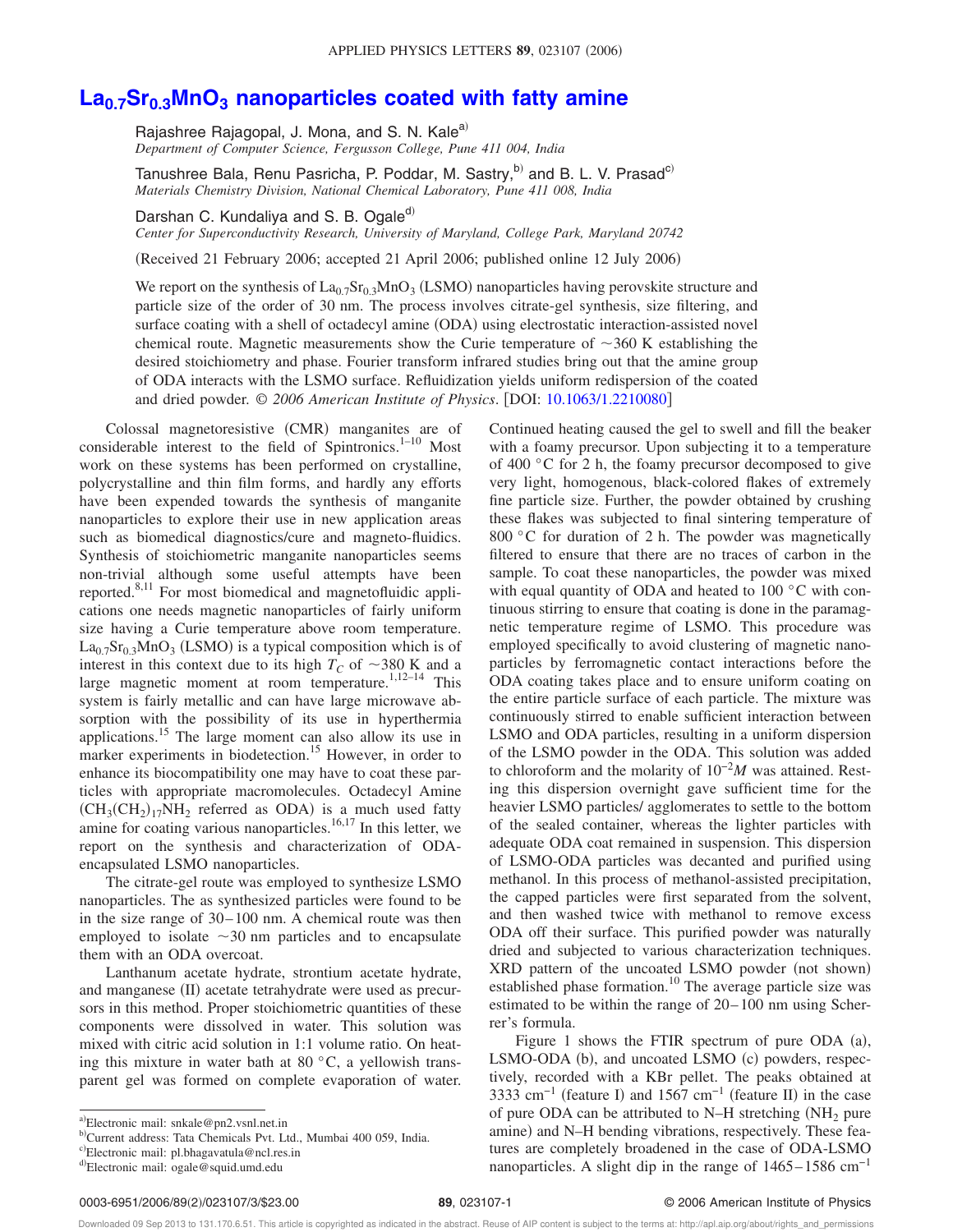

FIG. 1. Shows the FTIR spectrum of pure ODA, LSMO-ODA, and uncoated LSMO powders as shown in (a), (b), and (c), respectively, recorded with a KBr pellet. The inset shows the schematic of the type of electrostatic interaction and probable microscopic structure of the LSMO sample being encapsulated with ODA molecules.

in LSMO-ODA curve can also be attributed to the LSMO signature, as seen in Fig.  $1(c)$ . The disappearance of N–H stretching, and broadening of N–H bending vibrational groups, clearly indicates that the amine group of ODA interacts with the LSMO molecules at the surface, thereby exhibiting an electrostatic interaction, as shown schematically in the inset of Fig. 1. The features at 2920 and 2850  $cm^{-1}$  (feature III) are due to methylene antisymmetric and symmetric vibrations, respectively, which remain common in both the cases, with the intensity ratio of the order of 1.1.

Figure  $2(a)$  shows  $M-T$  curves of uncoated and coated LSMO nanoparticles. In both cases the Curie temperature is seen to be  $\sim$ 360 K, which brings out the good stoichiometric and phase-pure nature of the synthesized, size separated, and coated nanoparticles. It is important to mention here that in La<sub>1-*x*</sub>Sr<sub>*x*</sub>MnO<sub>3</sub>, the Curie temperature is not very sensitive to composition in the proximity of the composition used by us. Hence the shape of the  $M(T)$  curve cannot be regarded as a definitive proof of the right composition. We checked the



FIG. 2. (a) shows  $M-T$  curves of uncoated (circles) and coated LSMO (triangles) nanoparticles measured at 50 Oe. Filled and open symbols represent FC and ZFC, respectively. The transition temperature is seen to be 370 K in both the cases. (b) shows hysteresis curves for both the samples taken at 5 K. The inset shows magnetization isotherms taken at room temperature. The low temperature moment of ODA coated LSMO was seen to be 25 emu/g and of uncoated sample as 70 emu/g.

mean composition of the pressed compacts made from the powders by two techniques, namely scanning electron microscopy with wavelength dispersive spectroscopic x-ray analysis (WDS) and Rutherford Backscattering (RBS), both data calibrated against high temperature sintered pellet and scanned at different points. The composition was uniform and close to the intended one  $(La_{0.7}Sr_{0.3}MnO_3)$  to within  $\sim$ 5%. To obtain the composition of each nanoparticle and see particle-to-particle variation one would have to perform high resolution scanning TEM with electron energy loss spectroscopy (EELS) which is a highly specialized tool not easily accessible.

Figure  $2(b)$  shows the hysteresis loops for both the samples taken at 5 K and at room temperature. The curves for both the samples show saturation magnetization at around 2500 Oe. The coercivities at 5 K were found to be 250 Oe for the uncoated sample and 500 Oe for ODA coated LSMO. The larger coercive field of the ODA coated system reflects interparticle isolation due to the coat and the single domain character of the individual nanoparticles. As is known large multidomain particles of LSMO have much lower coercive field of 100 Oe or less. The lower coercive field of the uncoated particles as compared to the coated ones reflects collective domains in the uncoated system due to magnetic contact and proximity. Interestingly, as seen in Fig. 2(a), the saturation moment of ODA coated sample in terms of emu/g is seen to be substantially lower than the uncoated one. The moments observed in our uncoated nanoparticles  $(\sim 73 \text{ emu/g at } 5 \text{ K and } \sim 45 \text{ emu/g at } 300 \text{ K})$  are completely consistent with (and, in fact, higher than) the reported values.<sup>18,19</sup> Given the identical Curie temperature and other similar LSMO characteristics for both the uncoated and coated samples, the lower emu/g for the coated system may *a priori* reflect the extra weight of ODA per particle. However, as we show below the large magnitude of drop is quantitatively not consistent with the weight estimate of ODA coat suggesting a more basic influence of ODA coating on nanoparticle magnetization.

Figure 3(a) shows the TEM micrograph of ODA coated and size separated nanoparticles. This clearly shows the agglomerate of  $\sim 30 \pm 5$  nm nanoparticles with clear interparticle separation. Since the ODA coating process was deliberately implemented at a temperature above the Curie temperature of LSMO by heating, the origin of the observed agglomeration may be in the van der Waals forces or chemical forces between the protruding molecular chains during the final drying stages. The magnetic interaction between coated particles, which is essentially dipolar one with macromolecular separation, cannot be strong enough to cause magnetic agglomeration. However, rapid cooling below Curie temperature during fluidization may also contribute to some degree of agglomeration on contact. These issues remain to be resolved by further work. It is gratifying, however, that the particles obtained by our process clearly have a separating ODA coat as we further establish by refluidization experiment discussed below. A very recent communication<sup>20</sup> reveals that clustering of magnetic nanoparticles  $(Fe<sub>3</sub>O<sub>4</sub>)$  can be stabilized and hence controlled by using a polymer coat.

In Fig.  $3(b)$  we show the result of thermogravimetric analysis (TGA) on the ODA coated size separated LSMO nanoparticles. The loss of weight upon ODA evaporation expected to be completed by 400  $^{\circ}$ C is about 4%–5%. Given the fact that the ODA loading of nanoparticle weight is only

Downloaded 09 Sep 2013 to 131.170.6.51. This article is copyrighted as indicated in the abstract. Reuse of AIP content is subject to the terms at: http://apl.aip.org/about/rights\_and\_permissions